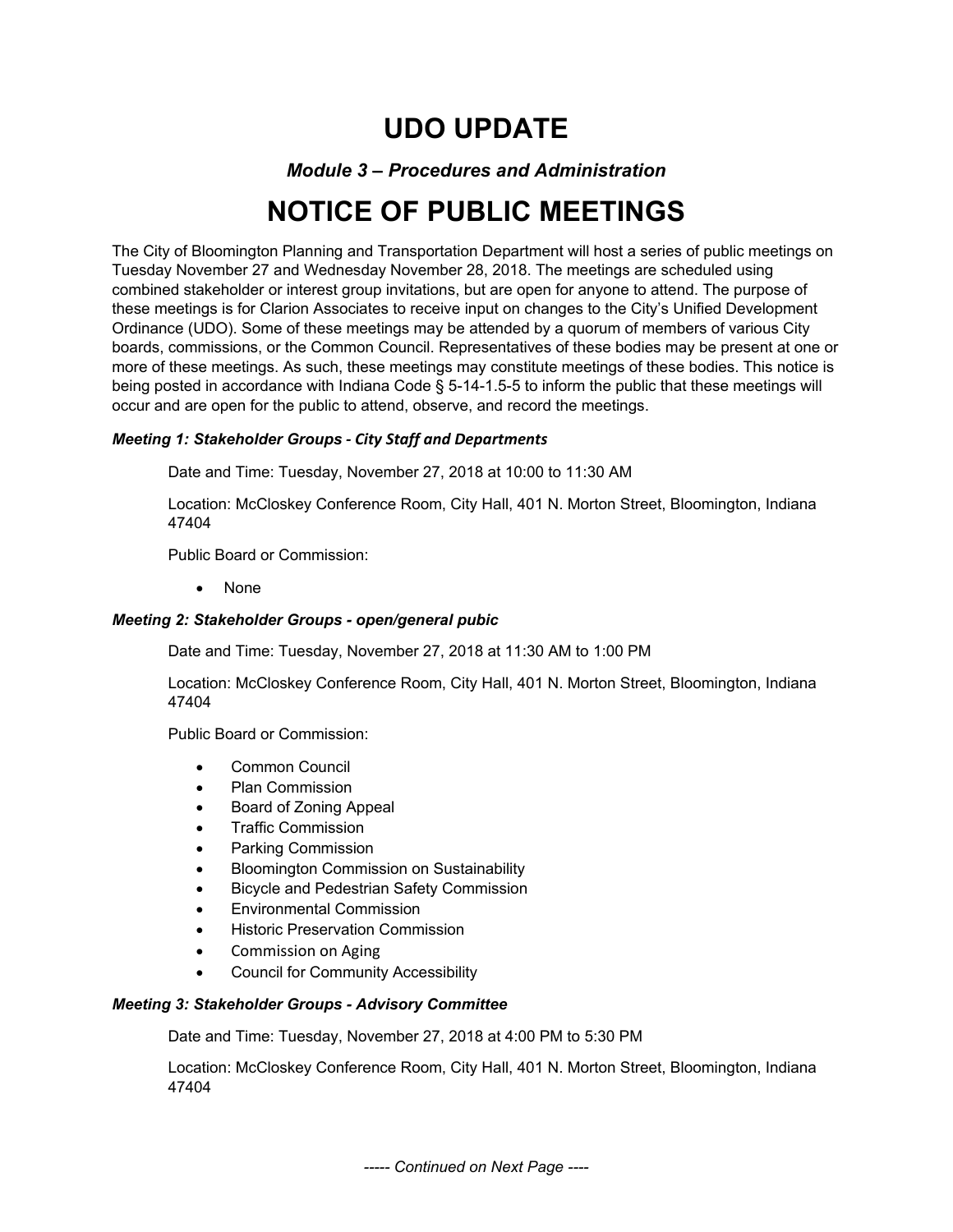Public Board or Commission:

- Common Council
- Plan Commission
- Board of Zoning Appeals

### *Meeting 4: Stakeholder Groups - General Public*

Date and Time: Tuesday, November 27, 2018 at 7:00 PM to 9:00 PM

Location: Monroe County Public Library, Room 1B, 303 E. Kirkwood Avenue, Bloomington, Indiana 47408

Public Board or Commission:

- Common Council
- Plan Commission
- Board of Zoning Appeals
- **•** Economic Development Commission
- Urban Enterprise Association
- Redevelopment Commission
- Traffic Commission
- Parking Commission
- **•** Bloomington Commission on Sustainability
- **•** Bicycle and Pedestrian Safety Commission
- Environmental Commission
- **•** Historic Preservation Commission
- Commission on Aging
- Council for Community Accessibility

# *Meeting 5: Stakeholder Groups - Developers/Consultants and Economic Development/Business*

Date and Time: Wednesday, November 28, 2018 at 8:30 AM to 10:00 AM

Location: Council Chambers, City Hall, 401 N. Morton Street, Bloomington, Indiana 47404

Public Board or Commission:

- Economic Development Commission
- Urban Enterprise Association
- Redevelopment Commission

# *Meeting 6: Stakeholder Groups - Common Council/Plan Commission/BZA/*

# *Community/SocialServices/Environment/Sustainability/Transportation/ Neighborhoods/Historic Preservation*

Date and Time: Wednesday, November 28, 2018 at 12:00 PM to 1:30 PM

Location: Council Chambers, City Hall, 401 N. Morton Street, Bloomington, Indiana 47404

Public Board or Commission:

- Common Council
- Plan Commission
- Board of Zoning Appeals